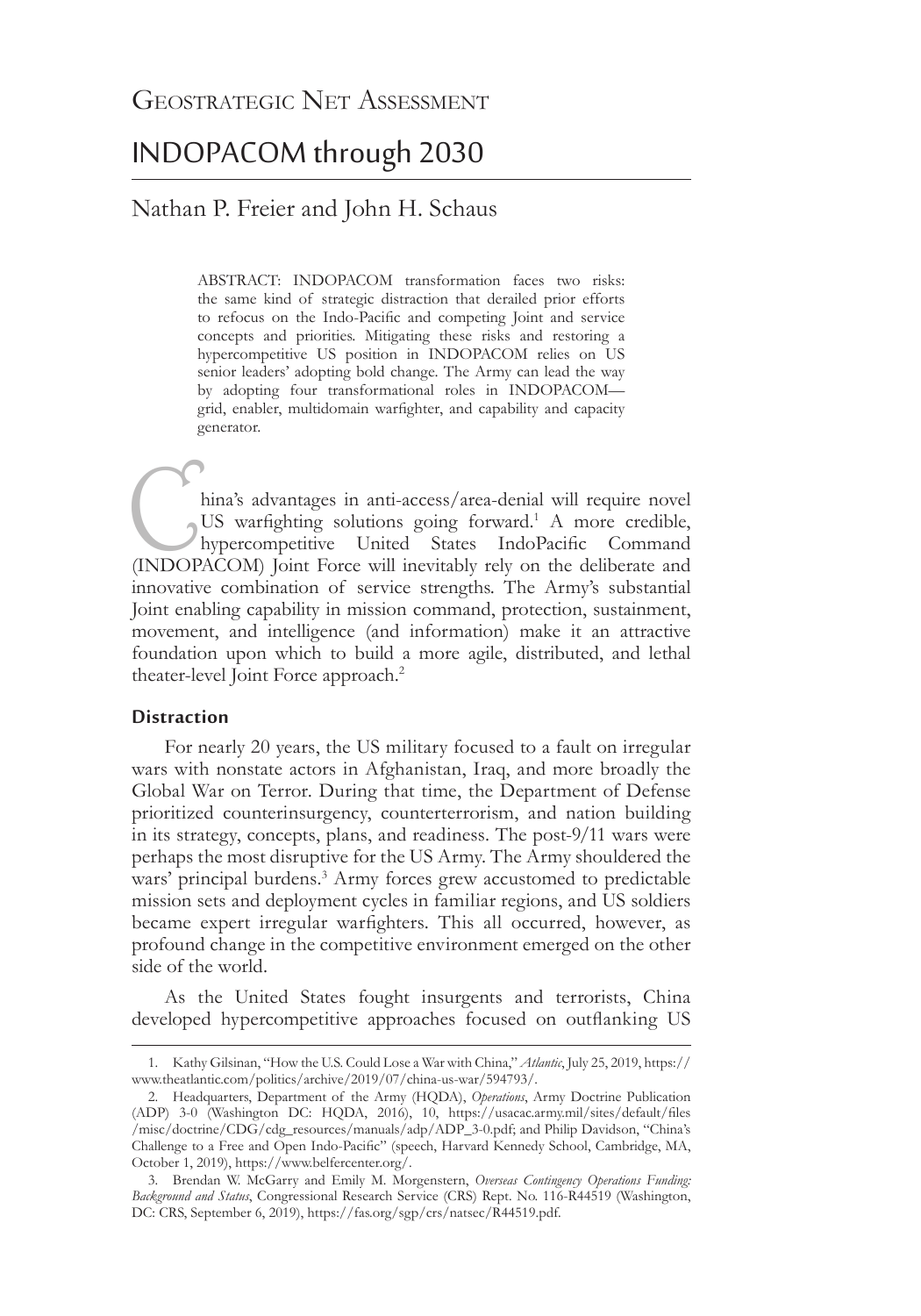interests and, if necessary, defeating US forces in the Indo-Pacific region. To date, China's hypercompetitive methods have confounded traditional US approaches to competition, deterrence, and warfighting.4 As a result, the US military and the Army specifically are out of position conceptually, physically, and with deployed and anticipated capabilities in this highly contested region.

# **The Transformation Imperative**

The 2018 *National Defense Strateg y* (NDS 18) recognizes an imperative for wholesale Joint transformation to meet the challenge of great power rivalry.<sup>5</sup> United States INDOPACOM is a centerpiece in that anticipated transformation. Among the services, the Army may have the toughest challenge meeting essential transformational objectives.

The Army recently adopted the concept of multidomain operations as its contribution to great power rivalry.<sup>6</sup> Consistent with its self-image as the nation's war winner, its conception of multidomain operations frequently culminates in large-scale, multidomain ground combat. However, the multidomain and multifunctional demands on the Army in the Indo-Pacific will likely call for a different employment of Army forces. While multidomain ground combat may provide the platform for success in a future European or Middle Eastern war, INDOPACOM's unique geography and threat profile do not bend as easily to Army preferences.

## **China, China, China!**

While the military was away in the Middle East, a fundamental threat to American power emerged in the Indo-Pacific region.**<sup>7</sup>** The strategic landscape there changed dramatically from the time of the 2001 *Quadrennial Defense Review* to NDS 18.<sup>8</sup> Over that time, US political, economic, and military advantage eroded. China emerged as a hypercompetitive regional juggernaut, and its explosive economic growth—combined with strategic vision—enabled rapid expansion of its diplomatic and economic influence, financial interests, military

<sup>4.</sup> Nathan Freier et al, "Game On or Game Over: Hypercompetition and Military Advantage," War Room, May 22, 2018, [https://warroom.armywarcollege.edu/articles](https://warroom.armywarcollege.edu/articles/the-new-defense-normal-nine-fundamentals-of-hypercompetition/) [/the-new-defense-normal-nine-fundamentals-of-hypercompetition/](https://warroom.armywarcollege.edu/articles/the-new-defense-normal-nine-fundamentals-of-hypercompetition/).

<sup>5.</sup> James Mattis, *Summary of the 2018 National Defense Strategy of the United States of America: Sharpening the American Military's Competitive Edge* (Washington, DC: Department of Defense (DoD), 2018), 2–3, <https://www.hsdl.org/?view&did=807329>.

<sup>6.</sup> US Army Training and Doctrine Command (TRADOC), *The U.S. Army Concept for Multi-Domain Combined Arms Operations at Echelons Above Brigade 2025–45: Versatile, Agile, and Lethal*, Version 1.0 (Fort Eustis, VA: TRADOC, September 2018), [https://usacac.army.mil/sites/default/files](https://usacac.army.mil/sites/default/files/documents/ArmyEABConcept.pdf) [/documents/ArmyEABConcept.pdf](https://usacac.army.mil/sites/default/files/documents/ArmyEABConcept.pdf).

<sup>7.</sup> Paul McCleary, "Acting SecDef Shanahan's First Message: 'China, China, China'," Breaking Defense, January 2, 2019, [https://breakingdefense.com/2019/01](https://breakingdefense.com/2019/01/acting-secdef-shanahans-first-message-china-china-china/) [/acting-secdef-shanahans-first-message-china-china-china/](https://breakingdefense.com/2019/01/acting-secdef-shanahans-first-message-china-china-china/).

<sup>8.</sup> See Henry Shelton, *Quadrennial Defense Review Report* (Washington, DC: Chairman of the Joint Chiefs of Staff, DoD, September 30, 2001), [https://archive.defense.gov/pubs/qdr2001.pdf;](https://archive.defense.gov/pubs/qdr2001.pdf) and Mattis, *National Defense Strategy*.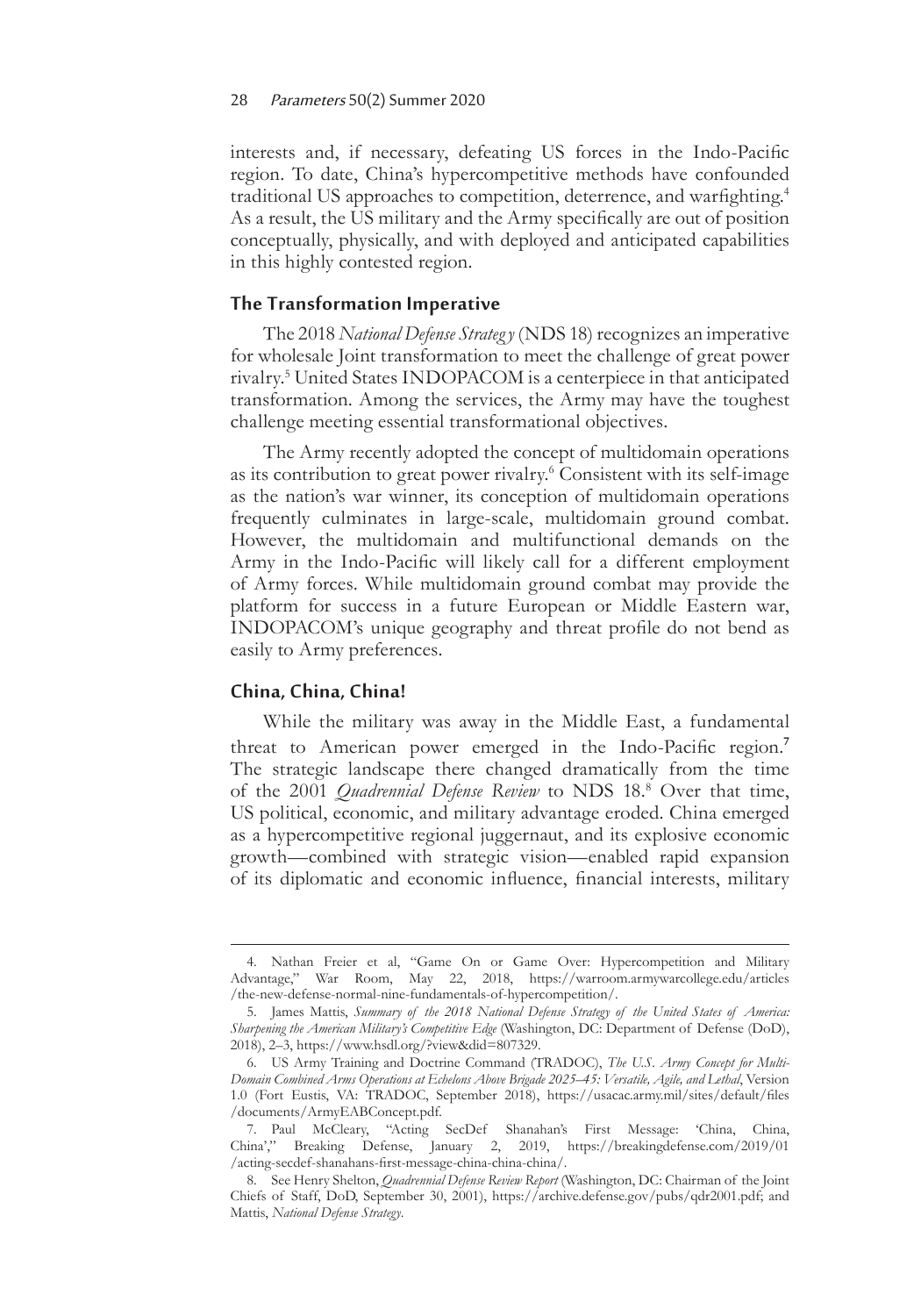transformation, and gray-zone activism.<sup>9</sup> Now all of these factors combine to position China as the most significant rival to American power, influence, and freedom of action since the Cold War.

The method, scope, and pace of China's approach to countering the United States and the essential character of an American response is most accurately described as hypercompetition.<sup>10</sup> China's growing influence, reach, and raw potential means hypercompetitive military rivalry will be most acute for the United States in the INDOPACOM theater well through the next decade. Hypercompetition, the persistent struggle for transient advantage across highly contested domains and competitive spaces, is a business concept adapted by US Army War College researchers to describe contemporary great power rivalry.<sup>11</sup> It presumes fortune favors the bold in an environment where no defense-relevant advantage is permanent. Instead, hypercompetition is acknowledgement that the persistent pursuit and exploitation of new or regained advantage will characterize future great power rivalry and conflict.

US adaptation to hypercompetitive great power rivalry started late and has only recently begun to take root. Most notably over the past three years, the 2017 *National Security Strateg y* and NDS 18 offered clear guidance that the United States should prioritize great power rivalry in strategy, plans, acquisition, and employment of military capabilities and methods. A byproduct of the two Trump administration strategies is official identification of China as the United States' pacing military threat.12 Ongoing efforts to refocus the Department of Defense and its Joint military forces on an aggressive hypercompetitive China are as appropriate as they are overdue.

#### **Identifying the Problem**

The commander of INDOPACOM succinctly described a key aspect of change in the Indo-Pacific military dynamic during a 2019 Senate Armed Services Committee hearing: "we speak frequently about the erosion of our advantage . . . which is really the case here. China has

<sup>9.</sup> See Ashley J. Tellis, "Protecting American Primacy in the Indo-Pacific: Testimony: Senate Armed Services Committee, April 25th, 2017," Carnegie Endowment for International Peace, n.d., [https://carnegieendowment.org/2017/04/25/protecting-american-primacy-in](https://carnegieendowment.org/2017/04/25/protecting-american-primacy-in-indo-pacific-pub-68754) [-indo-pacific-pub-68754](https://carnegieendowment.org/2017/04/25/protecting-american-primacy-in-indo-pacific-pub-68754); Defense Intelligence Agency (DIA), *China Military Power: Modernizing a Force to Fight and Win*, DIA-02-1706-085 (Washington, DC: DIA, 2019), 2–6, [https://www.](https://www.dia.mil/Portals/27/Documents/News/Military%20Power%20Publications/China_Military_Power_FINAL_5MB_20190103.pdf) [dia.mil/Portals/27/Documents/News/Military%20Power%20Publications/China\\_Military](https://www.dia.mil/Portals/27/Documents/News/Military%20Power%20Publications/China_Military_Power_FINAL_5MB_20190103.pdf) [\\_Power\\_FINAL\\_5MB\\_20190103.pdf;](https://www.dia.mil/Portals/27/Documents/News/Military%20Power%20Publications/China_Military_Power_FINAL_5MB_20190103.pdf) and James Holmes and Toshi Yoshihara, "Five Shades of Chinese Gray Zone Strategy," *National Interest*, May 2, 2017, [https://nationalinterest.org/feature](https://nationalinterest.org/feature/five-shades-chinese-gray-zone-strategy-20450) [/five-shades-chinese-gray-zone-strategy-20450](https://nationalinterest.org/feature/five-shades-chinese-gray-zone-strategy-20450).

<sup>10.</sup> See Freier et al., "Game Over"; and Freier, John Schaus, and William Braun, "Prologue," in *An Army Transformed: INDOPACOM Hypercompetition and U.S. Army Theater Design*, ed. Freier, John Schaus, and William Braun (Carlisle Barracks, PA: US Army War College Press, forthcoming).

<sup>11.</sup> Richard A. D'Aveni and Robert Gunther, *Hypercompetition: Managing the Dynamics of Strategic Maneuvering* (New York: Free Press, 1994).

<sup>12.</sup> *Department of Defense Budget Posture: Hearing before the Senate Armed Services Committee*, 116th Cong. (March 14, 2019) (statement of acting Secretary of Defense Patrick Shanahan), [https://www](https://www.armed-services.senate.gov/imo/media/doc/Shanahan_03-14-19.pdf) [.armed-services.senate.gov/imo/media/doc/Shanahan\\_03-14-19.pdf](https://www.armed-services.senate.gov/imo/media/doc/Shanahan_03-14-19.pdf).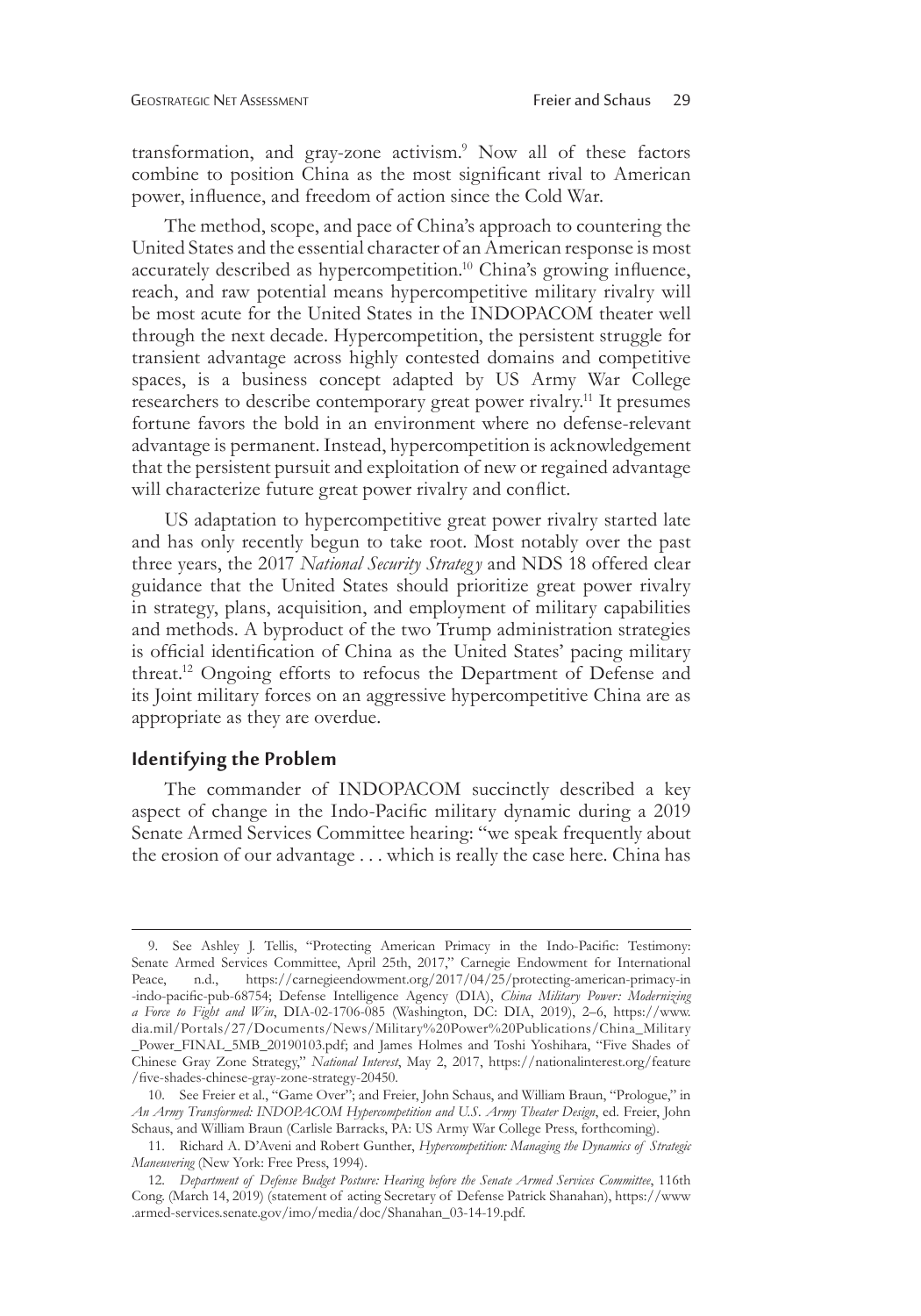seriously eroded that quantitative advantage—the number of assets that they have—but they're also eroding that qualitative advantage."<sup>13</sup>

Aggregate military capability, however, is only one measure of relative advantage or disadvantage. If, consistent with NDS 18, the United States intends to reverse the erosion of military advantage and restore a favorable military balance in an increasingly volatile INDOPACOM theater, it needs to address key vulnerabilities in its current Joint Force theater design across more than aggregate or measurable military assets. A comprehensive view of theater design includes strategy and operational concepts; forces and capabilities; footprint and presence; authorities, permissions, and agreements; and mission command arrangements.

In this more comprehensive view, the United States is dangerously out of position conceptually and physically, and as a result also out of position with regard to deployed forces and capabilities for long-term hypercompetition with China. This reality exacerbates the theater-wide erosion of advantage. It limits military options available to Joint Force commanders. It also simplifies the decision-making calculus of Chinese political and military leadership.

## Out of Position Conceptually

NDS 18 and institutional Army strategy both note the importance of developing and experimenting with innovative operating concepts.14 Though there is some progress, INDOPACOM and its assigned service components are not yet on a common Joint path that transfers greater risk to China and imposes costs while lowering US and partner risks.15 China, on the other hand, pursues its regional interests at US expense through sweeping military transformation and effective gray-zone campaigning.<sup>16</sup> Absent effective US counteraction—starting with a coherent and unified Joint military approach—China's aggressive military transformation and its deliberate gray-zone maneuvering will progressively increase US risk and limit realistic future US military options.

<sup>13.</sup> *Posture of United States Indo-Pacific Command and United States Forces Korea: Hearing before the Senate Armed Services Committee*, 116th Cong. (February 12, 2019) (statements of Admiral Philip S. Davidson and General Robert B. Abrams), [https://www.armed-services.senate.gov](https://www.armed-services.senate.gov/hearings/19-02-12-united-states-indo-pacific-command-and-united-states-forces-korea) [/hearings/19-02-12-united-states-indo-pacific-command-and-united-states-forces-korea](https://www.armed-services.senate.gov/hearings/19-02-12-united-states-indo-pacific-command-and-united-states-forces-korea).

<sup>14.</sup> Mattis, *National Defense Strategy*, 7; and Mark Esper and Mark A. Milley, *The Army Strategy* (Washington, DC: HQDA, October 25, 2018), 8, [https://www.army.mil/e2/downloads/rv7](https://www.army.mil/e2/downloads/rv7/the_army_strategy_2018.pdf) [/the\\_army\\_strategy\\_2018.pdf](https://www.army.mil/e2/downloads/rv7/the_army_strategy_2018.pdf).

<sup>15.</sup> Phillip S. Davidson, "Transforming the Joint Force: A Warfighting Concept for Great Power Competition," (speech, WEST 2020, San Diego, California, March 3, 2020), [https://www.pacom.mil/Media/Speeches-Testimony/Article/2101115/transforming](https://www.pacom.mil/Media/Speeches-Testimony/Article/2101115/transforming-the-joint-force-a-warfighting-concept-for-great-power-competition/) [-the-joint-force-a-warfighting-concept-for-great-power-competition/](https://www.pacom.mil/Media/Speeches-Testimony/Article/2101115/transforming-the-joint-force-a-warfighting-concept-for-great-power-competition/).

<sup>16.</sup> See Michael J. Green et al., *Asia-Pacific Rebalance 2025: Capabilities, Presence, and Partnerships: An Independent Review of U.S. Defense Strategy in the Asia-Pacific* (Lanham, MD: Center for Strategic and International Studies, January 2016), 15–19, [http://csis.org/files/publication/160119](http://csis.org/files/publication/160119_Green_AsiaPacificRebalance2025_Web_0.pdf) [\\_Green\\_AsiaPacificRebalance2025\\_Web\\_0.pdf](http://csis.org/files/publication/160119_Green_AsiaPacificRebalance2025_Web_0.pdf); and Kathleen H. Hicks and Joseph P. Frederici, "Campaigning through China's Gray Zone Tactics," in *The Struggle for Power: U.S.-China Relations in the 21st Century*, ed. Leah Bitounis and Jonathon Price (Washington, DC: The Aspen Institute, 2020), 96–104, [https://assets.aspeninstitute.org/content/uploads/2020/01/TheStruggleForPower](https://assets.aspeninstitute.org/content/uploads/2020/01/TheStruggleForPower.pdf?_ga=2.184197153.682513604.1579885138-406713349.1579619482) [.pdf?\\_ga=2.184197153.682513604.1579885138-406713349.1579619482](https://assets.aspeninstitute.org/content/uploads/2020/01/TheStruggleForPower.pdf?_ga=2.184197153.682513604.1579885138-406713349.1579619482).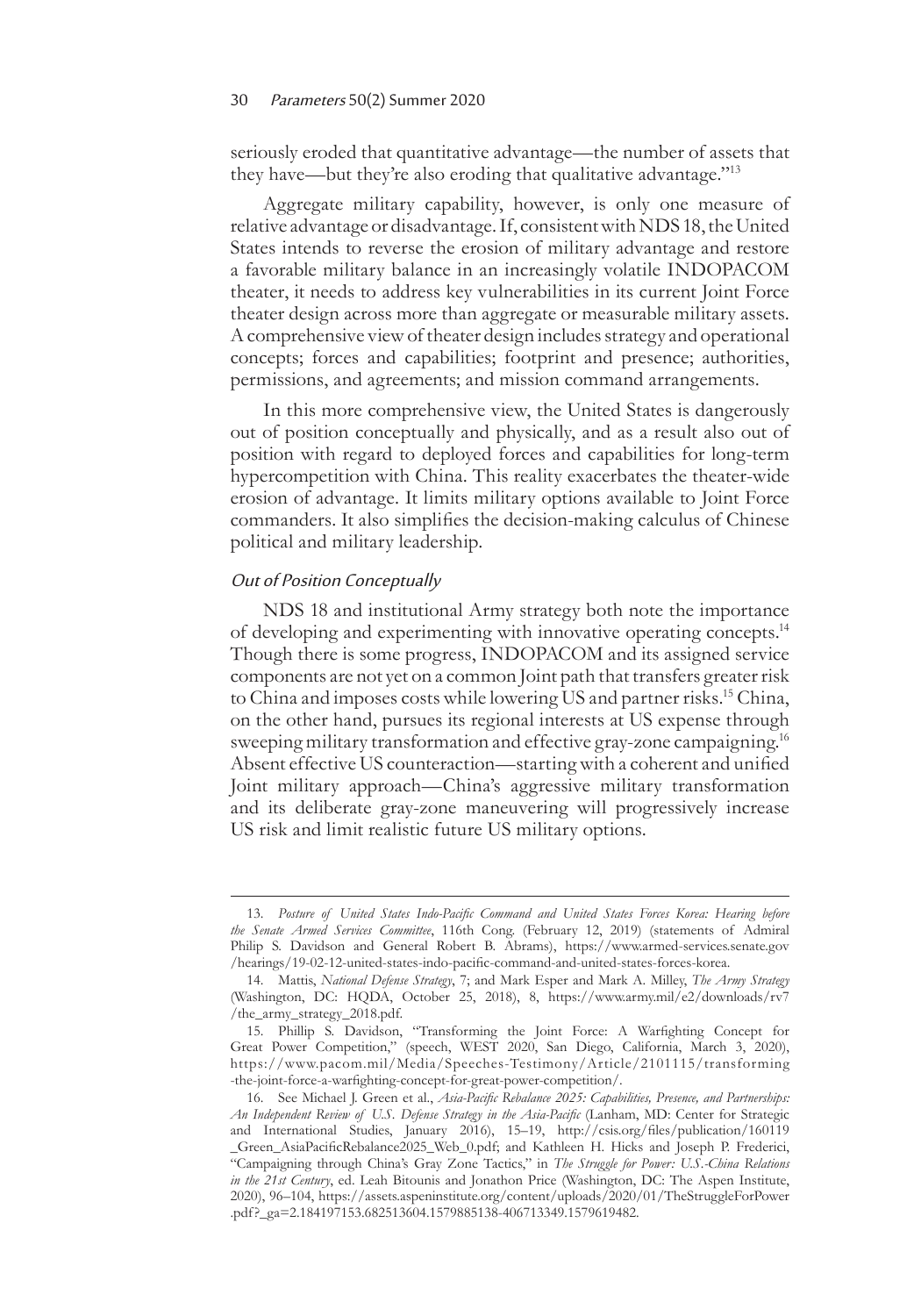At present there are two Joint warfighting concepts under development by separate US headquarters or staffs and at least six independent service-specific operational concepts in various stages of development. Army multidomain operations is among them. While all these efforts are potentially value-added, the effect of multiple uncoordinated and, at times, competing concept development efforts threatens Joint unity of effort. Further, without strong senior-leader oversight, new Joint concepts are vulnerable to suboptimal compromise favoring service interests over emerging Joint operational requirements.

# Out of Position Physically

The regional posture of the United States is concentrated in northeast Asia, predicated on discredited assumptions of military advantage and positioned for the efficient prosecution of a second Korean war. It is not a forward posture conducive to effective hypercompetition or in extremis—transition to conflict with a hostile China. Substantial advances in the number and quality of China's precision-guided munitions—delivered from land, air, and sea—by themselves may nullify the deterrent effect of an American military heavily concentrated on large bases in Japan, Korea, Guam, and the Hawaiian Islands.

Likewise in the event of increased tensions or conflict, China enjoys strategic depth, internal or heavily protected lines of communication, and the ability to employ and maneuver critical assets with the benefit of relative sanctuary. But US and partner forces positioned in theater are within reach of China's substantial precision weapons inventory and would be in immediate danger. Furthermore, US and allied surge and sustainment forces pushed from the United States and other regions would be under persistent threat as they attempted to reinforce forwarddeployed forces.<sup>17</sup> En route to a conflict in the Indo-Pacific theater, US and allied forces would have to navigate long, vulnerable lines of communication at the end of which entry into and maneuver within the theater would be heavily contested.

#### Out of Position in Capabilities

US Joint Forces currently lack the capability for the kind of largescale, widely distributed "all-domain" operations essential to give China pause in escalating regional tensions or to defeat the People's Liberation Army (PLA) in armed hostilities.<sup>18</sup> In particular, power projection and access, Joint command and control (including secure data and communications), sustainment, protection, and intratheater movement and maneuver are challenged by the tyrannies of antiquated posture, distance, and an increasingly capable PLA.

For the Army specifically, delivery of lethal and nonlethal multidomain effects and ground combat are favored at the expense of

<sup>17.</sup> See Mattis, *National Defense Strategy*.

<sup>18.</sup> See Davidson, "Transforming the Joint Force"; and Ernest Nisperos, "Joint All Domain Effects Convergence: Evolving C2 Teams," Over the Horizon, March 10, 2020, [https://othjournal](https://othjournal.com/2020/03/10/joint-all-domain-effects-convergence-evolving-c2-teams/) [.com/2020/03/10/joint-all-domain-effects-convergence-evolving-c2-teams/](https://othjournal.com/2020/03/10/joint-all-domain-effects-convergence-evolving-c2-teams/).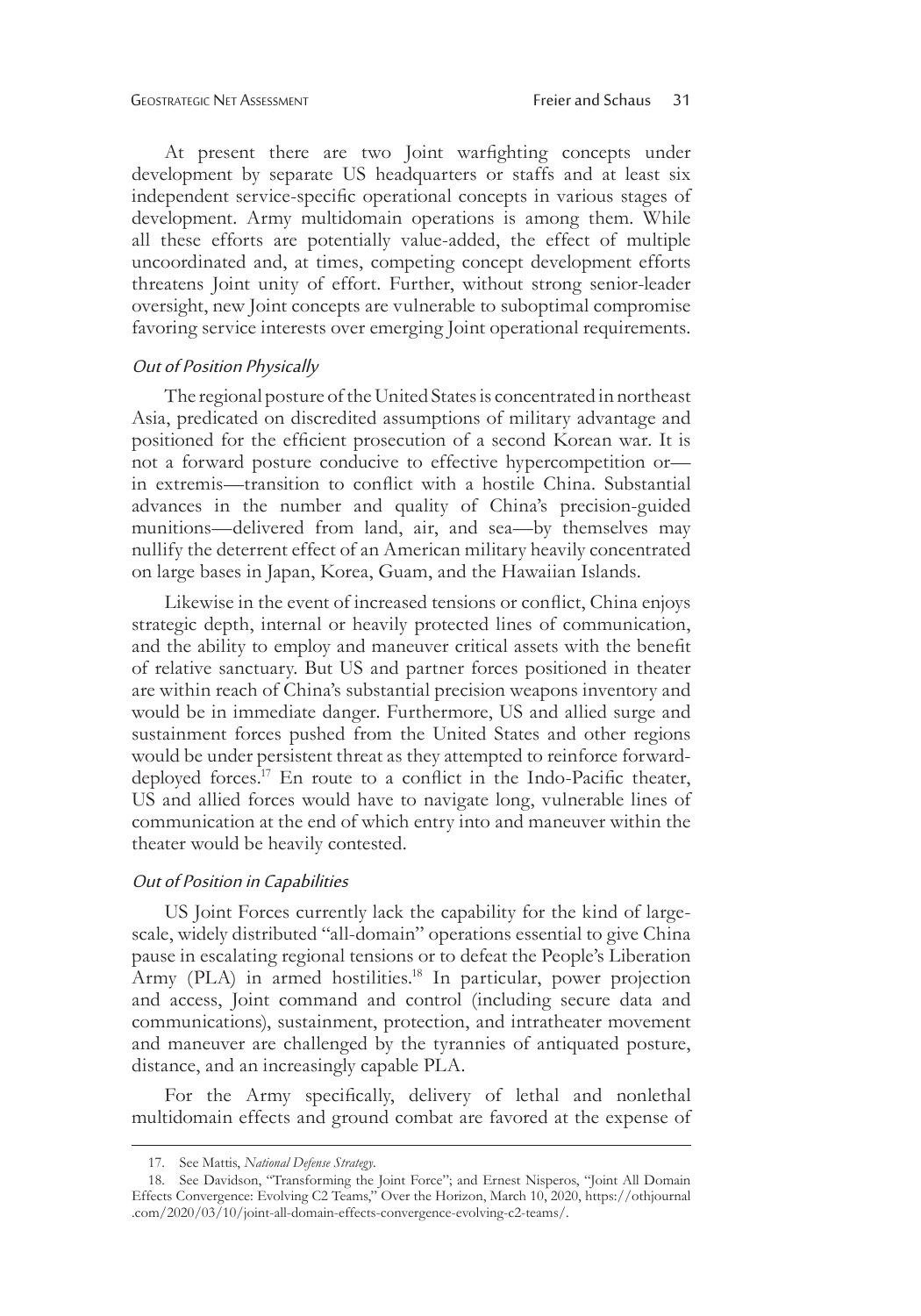Joint-enabling capabilities essential to an agile and distributed theater Joint Force.<sup>19</sup> According to one observer, the US military is figuring out how to "shoot" without solving how it "moves" and "communicates."<sup>20</sup> Our research suggests adding *protect* and *sustain* to the deficits in movement and communication as well.

# **From Strategy to Hypercompetition**

The operational demand for more distributed Joint operations within the INDOPACOM area of operations will expose the folly of a suboptimized Joint approach, uncoordinated service concepts, and persistent neglect of the enabling functions upon which successful Joint operations rely. Continued disadvantages in concepts, physical posture, and capabilities will increasingly constrain or deny the ability of US Joint Forces to hypercompete, especially when confronted with escalation from China.

A new hypercompetitive theater approach that is biased for action is the most appropriate way ahead. This approach implies transforming theater design across Joint functions and service components while actively hypercompeting for and exploiting transient advantages. US Joint Forces should pursue longer-lead, high-risk, high-reward technological advancements. They cannot, however, necessarily rely on them for decisive effect over the near- to midterm. Across the Joint Force, the earliest wins will likely emerge not from breakthrough technological change but from innovative and novel operational concepts, task organization, mission tailoring, and physical posture.

Consistent with NDS 18, a transformed INDOPACOM theater design should prioritize change to regain the strategic initiative. With initiative, the Joint Force can expand the competitive space to complicate rival decision-making and restore and maintain the favorable military balance.21 A favorable military balance does not connote restoration of permanent military advantage. Rather it implies the persistent ability to generate and exploit opportunity faster and with greater impact than can the pacing rival China.

Initiative, nurtured by deliberate choices in the application of resources and effort, allows the Joint Force to identify and exploit hypercompetitive opportunities as they emerge. This initiative starts in the persistent campaigning that should inevitably occur in the gray space short of armed conflict. As the Department of Defense works to develop and consolidate around a new Joint warfighting concept, an essential component of persistent campaigning is refocusing and repurposing Joint and service-level priorities to maximize operational and theaterstrategic impact. We suggest the Army is central to such a change.

<sup>19.</sup> See Esper and Milley, *Army Strategy*, 1, 2, 6–8.

<sup>20.</sup> Telephone conversation with a senior military officer responsible for service concept development in January 2020.

<sup>21.</sup> Mattis, *National Defense Strategy*, 4.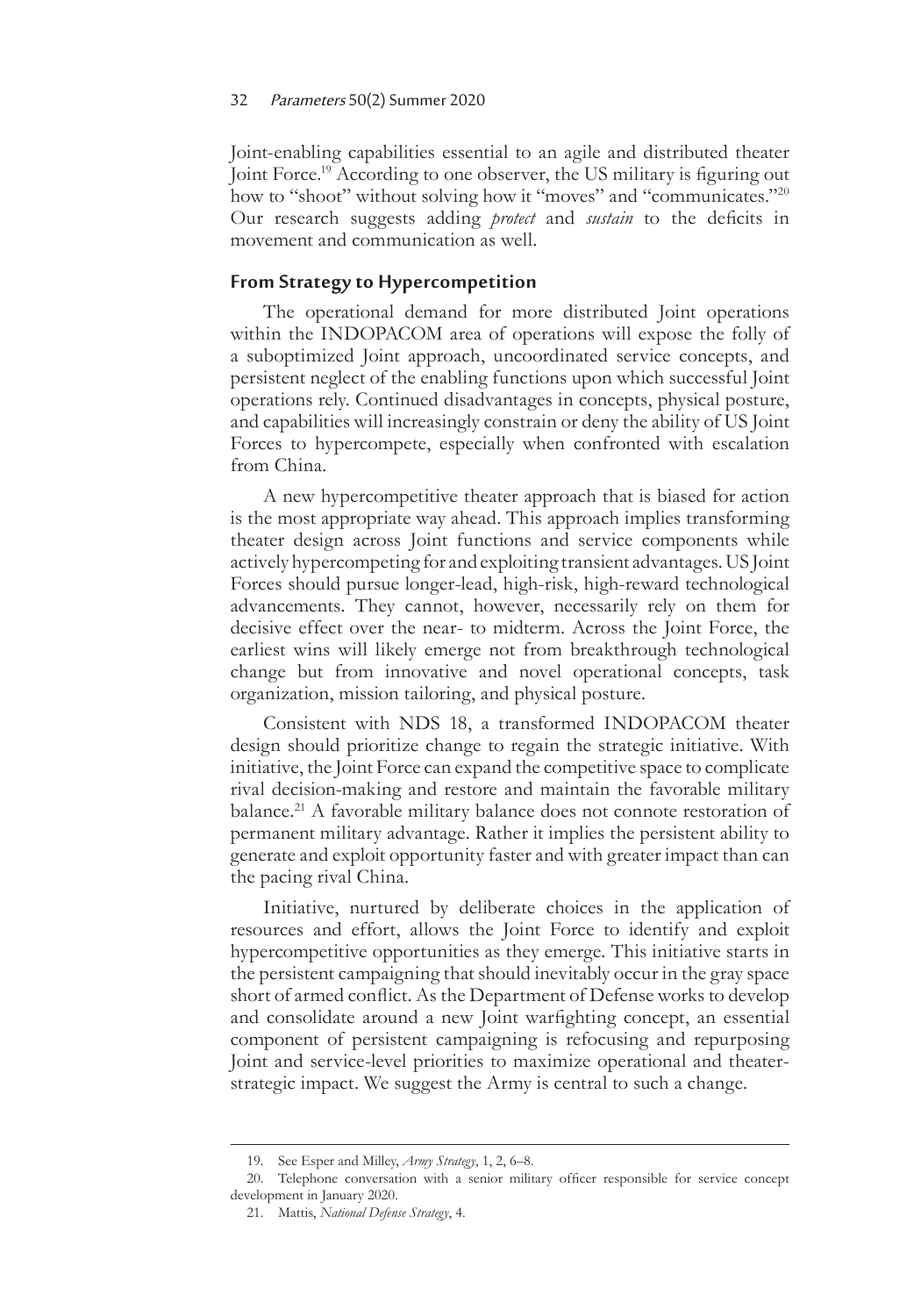#### **Joint Transformation**

Real Joint transformation in INDOPACOM can come when one service embraces the job of enabling Joint multi- or all-domain operations. This transformation is the Army's greatest value proposition in the INDOPACOM theater over the next decade as it relates to the US-China rivalry. Toward this end, the Army can contribute most effectively to a transformed Joint theater design by adopting four transformational roles:

- the Army as the *grid*
- the Army as the *enabler*
- the Army as the *multidomain warfighter*
- the Army as the *capability and capacity generator*<sup>22</sup>

The Army as the grid sees an Army-led establishment of a distributed, resilient, and mutually reinforcing theater network of expeditionary clusters, hubs, and nodes as the foundation for Joint multidomain operations. The core purpose of the grid is to expand the competitive space, creating options for Joint Force commanders, ultimately, enabling effective Joint multidomain maneuver.

The Army as the enabler calls for a Joint-focused Army transformation specific to INDOPACOM in mission command, sustainment, protection, movement, and intelligence (and information) to animate the grid. This transformation requires a persistent small-unit, multifunctional Army presence prepared to activate clusters, hubs, and nodes to meet Joint operational demands. It further requires missiontailored Army forces to task organize and operate in distributed fashion well below the brigade level.

The Army as the multidomain warfighter sees the Army-led fielding of a land-based, multidomain warfighting capability with theaterwide presence and reach in concert with sister services and foreign partners. Army and sister service multidomain capabilities and concepts should be inspired by and integrated into a unified Joint multidomain theater concept.

The Army as the capability and capacity generator leverages a significant asymmetric US advantage—a strong network of regional allies and partners—to enhance traditional ground-force competencies and expand complementary multidomain capability. In this regard, Army forces—within a unified Joint concept—can be a catalyst for fielding a combined land-based, multidomain warfighting network that draws on the unique strengths and competencies of US partners.

The Army is currently focused on its roles of multidomain warfighter and capability and capacity generator in INDOPACOM.23 The roles of

<sup>22.</sup> Freier et al., *An Army Transformed*.

<sup>23.</sup> Ryan McCarthy, "The Army's Strategy in the Indo-Pacific," (remarks, Brookings Institution, Washington, DC, January 10, 2020), [https://www.brookings.edu/wp-content/uploads/2020/01](https://www.brookings.edu/wp-content/uploads/2020/01/fp_20200110_army_indopacific_transcript.pdf) [/fp\\_20200110\\_army\\_indopacific\\_transcript.pdf](https://www.brookings.edu/wp-content/uploads/2020/01/fp_20200110_army_indopacific_transcript.pdf).